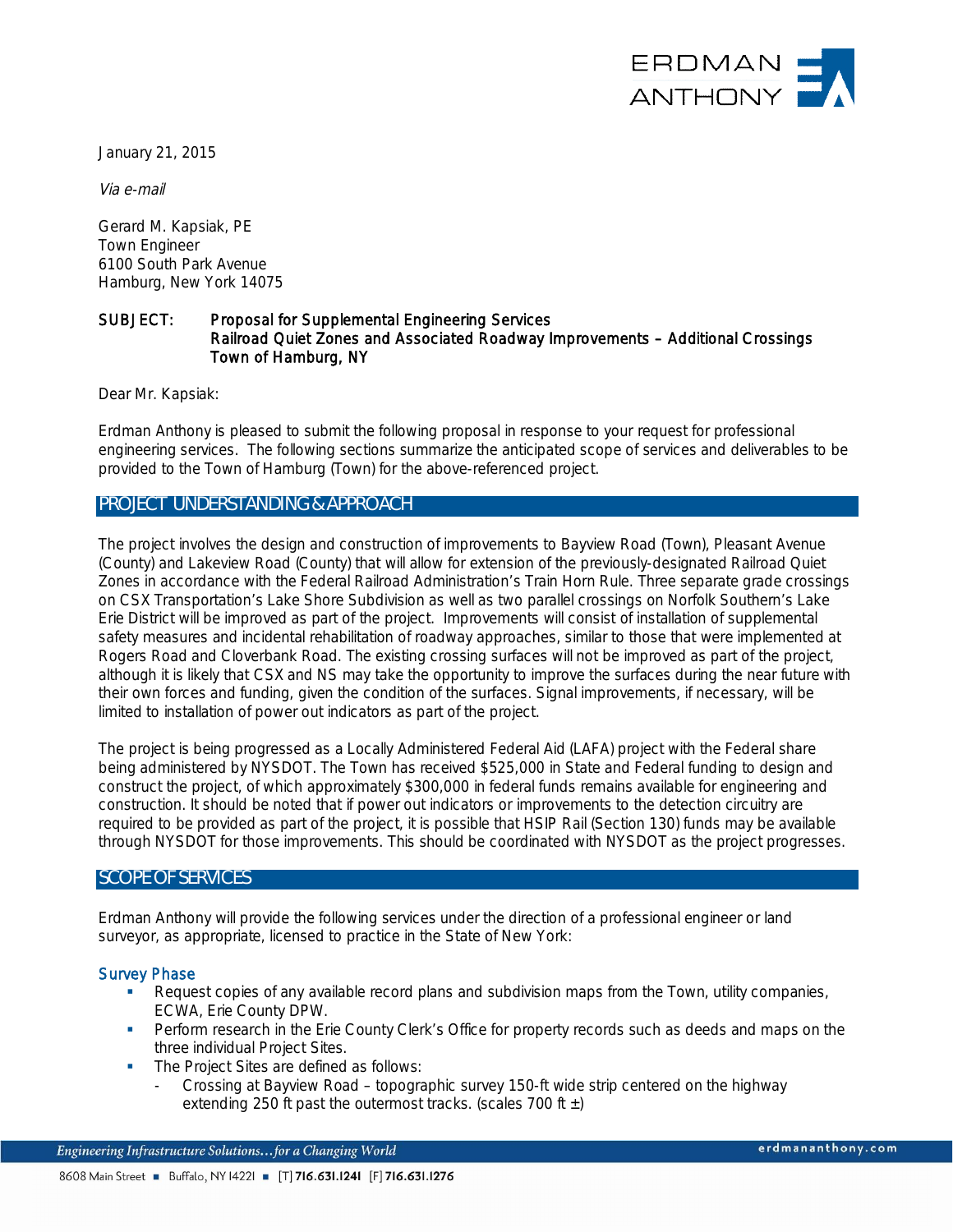Gerard Kapsiak, PE Railroad Quiet Zones and Associated Roadway Improvements – Additional Crossings January 21, 2015 Page 2 of 4

- Crossing at Pleasant Avenue topographic survey 150-ft wide strip centered on the highway extending 250 ft past the outermost tracks. (scales 700 ft  $\pm$ )
- Crossing at Lakeview Road topographic survey 150-ft wide strip centered on the highway extending 250 ft past the outermost tracks and 100 ft up Versailles Road. (scales 1,000 ft  $\pm$ )
- Contact Dig Safely NY to place design ticket.
- Perform GPS survey to establish horizontal control on the facilities. Horizontal datum will be referenced to NAD 83 (2011) New York State Plane, West Zone, expressed in US Survey feet. A minimum of three control points will be set on or near the Project Site and identified on the mapping.
- § Vertical control will be established by GPS. Vertical datum will be referenced to NGVD 88, expressed in US Survey feet. A minimum of three benchmarks will be set on or near the Project Site and identified on the mapping.
- Perform field work necessary to locate property evidence and visible onsite improvements, topographic features and utilities, including:
	- Finish floor elevations at accessible ground-level entrances.
	- Limits of pavement, concrete, etc.
	- Fences, trees and landscape areas.
	- Other visible site improvements.
	- Visible utilities (poles, valves, hydrants, manholes, etc.) depths, materials and sizes of underground utilities will be based on measurements gathered from the ground surface combined information available from utility records.
- Prepare mapping at scale of 1"=20', with contours at 1-ft. intervals.

### Design Phase

- § Coordinate and attend 1 project kickoff meeting with the Town to review available reference materials and walk the Project Sites.
- § Coordinate and attend up to 3 progress meetings with the Town, as necessary.
- § Coordinate with the FRA, NYSDOT Regional Rail Coordinator and Local Project Liaison, CSX staff, NS staff, or their consultants as necessary in regard to the planned improvements.
- **Furnish up to 6 sets of Preliminary Plans (40%) plus electronic files for review.**
- § Solicit input on the presence of threatened/endangered species from state and federal agencies.
- **Prepare NEPA Checklist (FHWA) and incorporate into the Design Report.**
- Prepare a NYSDOT Section 106 Project Submittal Package and submit to the Regional Cultural Resources Coordinator for determination of impacts to historic and cultural resources.
- Perform cursory investigation of pavement and soil conditions based on field observations, soil survey maps, drainage conditions, and characteristics for similar soil types.
- Perform geotechnical investigation consisting of:
	- Stake out of core locations
	- Contact Dig Safely NY to place stakeout ticket.
	- Extraction of 6 pavement cores
	- Subbase sampling to be performed to 5 feet below ground surface.
	- CBR testing in 3 of the core locations on the existing subgrade.
	- Provide traffic control consisting of advanced warning signs and cones.
- § Prepare a Draft Design Report (moderate project format) and distribute up to 6 copies for review.
- Resolve and incorporate any comments received on the Draft Design Report.
- Prepare a Final Design Report and issue up to 6 copies to the Town.
- Request Article 8 Prevailing Wage Schedules from the NYSDOL and Davis-Bacon Wage Determinations from the USDOL and include both in the Contract Documents.
- Prepare any required special specifications and coordinate with the Regional Specifications Coordinator and NYSDOT Main Office for review and approval.
- Revise Preliminary Plans based on Town and Agency comments and submit up to 6 copies of the Advanced Detail Plans (90%), Draft Specifications, and Engineer's Estimate for review.

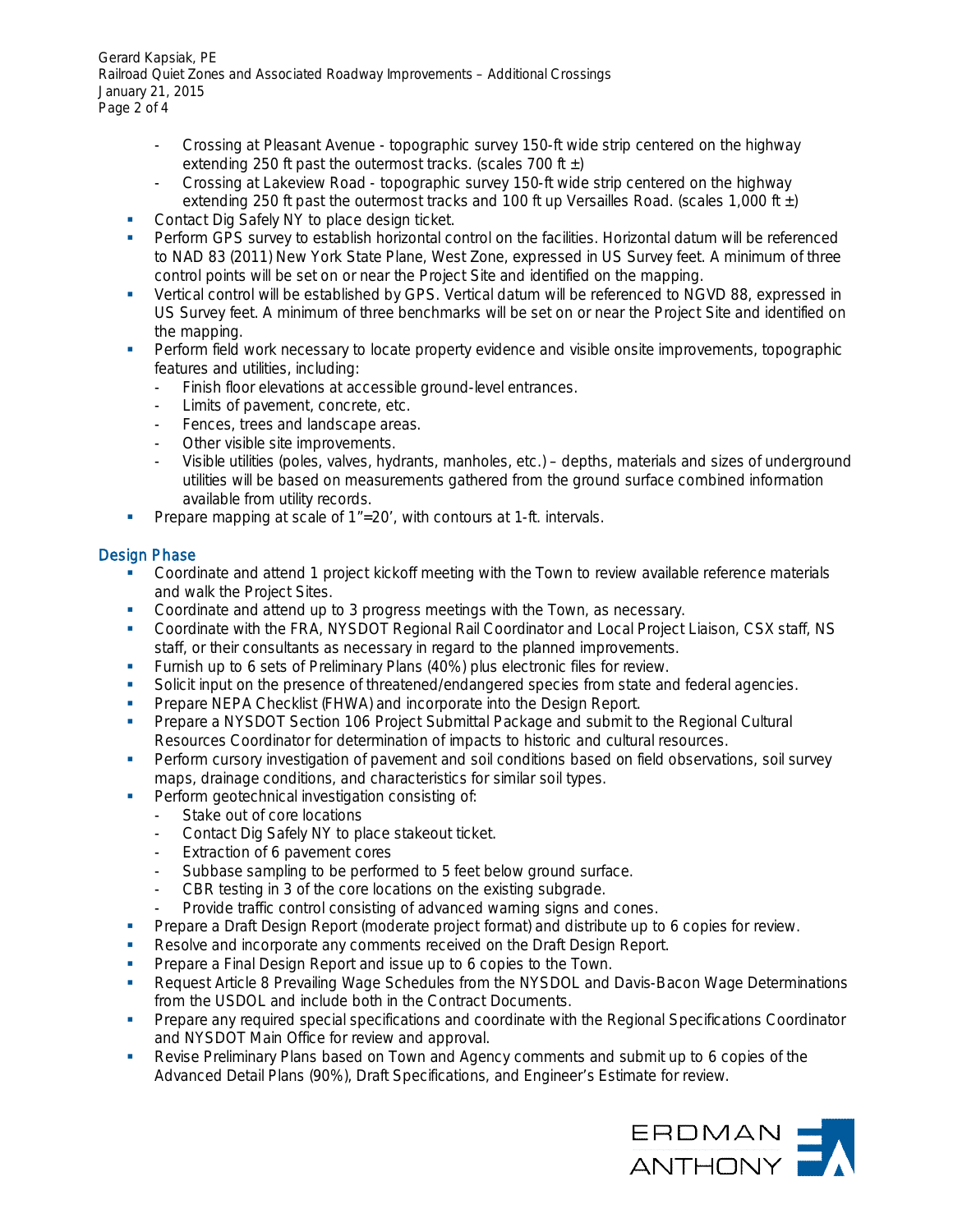Gerard Kapsiak, PE Railroad Quiet Zones and Associated Roadway Improvements – Additional Crossings January 21, 2015 Page 3 of 4

- § Prepare and submit a PS&E Transmittal Memo, Right-of-Way Clearance Form, and Construction Management Plan to NYSDOT for review and approval.
- Resolve and incorporate any comments received on the Advanced Detail Plans and submit up to 6 sets of the final Plans, Specifications, and Estimate (PS&E) package for review and construction phase authorization.

#### Construction Phase

N/A. This will be covered by supplemental agreement after construction phase authorization.

#### Design Standards

All work will be performed in accordance with the NYSDOT Procedures for Locally Administered Federal Aid Projects and related references, Erie County Department of Public Works Division of Highways standards, and Town of Hamburg standards.

#### **Schedule**

Erdman Anthony is prepared to begin providing the above-mentioned services within one week following the Authorization to Proceed (ATP). It is anticipated that the PS&E can be submitted by December 2015, pending cooperation from the railroads and a favorable outcome in the Town's ongoing negotiations with the County.

#### **Assumptions**

The following assumptions were made in the determination of the above-defined Scope of Services and form the basis of the anticipated schedule of work to be completed as well as the proposed fee for professional services:

- Record plans for the existing roadways, public utilities, and adjacent subdivisions are available for review. Railroad valuation maps have already been obtained.
- § Topographic survey will be limited to 5 days of field time and 1 day for any necessary supplemental survey.
- Any permit application fees, access agreement fees, and publication costs will be borne by the Town.
- Preliminary Engineering Agreements will not be required with CSX or NS. If they are, all costs will be borne by the Town.
- The Town will complete and submit the NOI with accompanying Quiet Zone Calculator runs and supporting documentation.
- The NS crossing at Pleasant Avenue will be included in the project if a reduced traffic separator length can be accepted by the FRA.
- The most recent 3 years of accident data (MVA forms) will be provided by NYSDOT for use in the accident analysis.
- Traffic analysis will be limited to field observations and extrapolation of existing segment count data. If the NS crossing at Pleasant Avenue is to be included in the project, AM and PM turning movement counts will be obtained at the intersection with Versailles Road in order to obtain peak hour volumes and other pertinent data which are required in order to submit a reduced traffic separator length as an ASM to the FRA.
- **Environmental review will not require preparation of a Phase 2 ESA, asbestos assessment, groundwater** assessment, or similar detailed studies.
- **■** Historic and cultural resources investigation will not require the preparation of a Phase 1 Cultural Resources Survey.
- No public information meetings will be held.
- § Erdman Anthony's standard Contract Specifications boilerplate will be used in conjunction with NYSDOT Specifications for the Contract Documents.
- § Roadway Worker Protection or other specialized training will not be required by CSX or NS for the survey field work.
- Railroad Protective Liability Insurance will not be required.

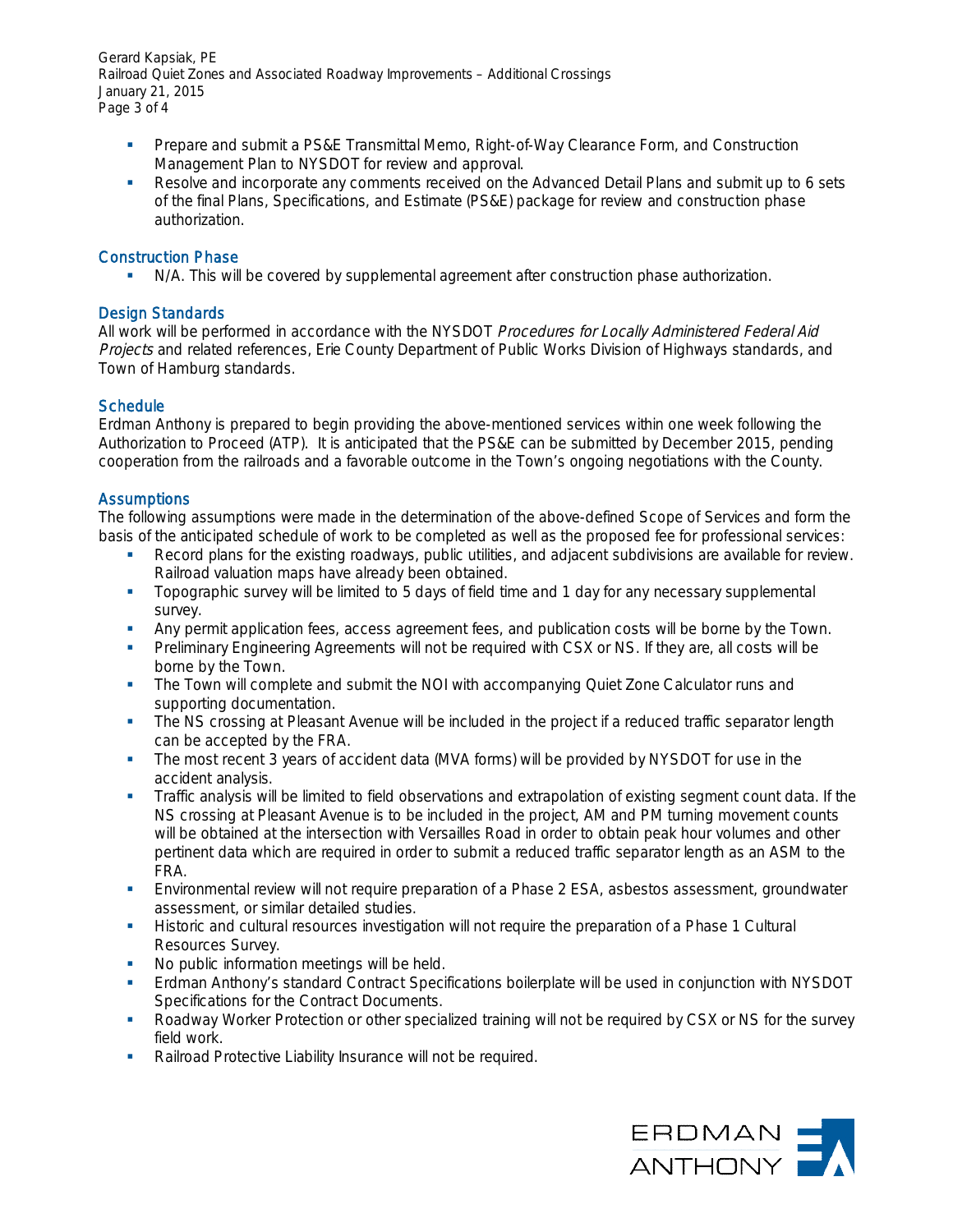Gerard Kapsiak, PE Railroad Quiet Zones and Associated Roadway Improvements – Additional Crossings January 21, 2015 Page 4 of 4

### **FEES**

Erdman Anthony proposes to provide the base scope of services described above for the following lump sum fees:

|       | \$40,830 |
|-------|----------|
| Total | \$54,930 |

If the Town does not wish to include the NS crossing at Pleasant Avenue in the project, the mapping will stop at the northerly rail at the NS crossing and all analysis and design related to the crossing and Versailles Road will be removed from the scope, thereby reducing the above lump sum fees by the following amounts:

| Total | \$6,080 |
|-------|---------|
|       |         |

#### **ACCEPTANCE**

This proposal and attached Standard Contract Terms and Conditions, dated July 2010, are intended to represent the entire contractual relationship between the Town of Hamburg and Erdman Anthony. Carefully review our Standard Contract Terms and Conditions and contact me with any questions or concerns.

If the Town of Hamburg concurs with and accepts the provisions of this proposal and our Standard Contract Terms and Conditions, please have an authorized representative sign this proposal in the space provided, and this proposal and attached Standard Contract Terms and Conditions shall become an executed Contract. Receipt of an original signed copy of this Contract to furnish the services described herein shall constitute Erdman Anthony's Authorization to Proceed with the work.

If you have any questions regarding the enclosed information, please contact me at your earliest convenience. We look forward to continuing our work with the Town in support of this much-needed project.

Sincerely,

Vennis J. Elian

Dennis J. Elias, PE

Senior Associate

ERDMAN ANTHONY

DJE

(Signature) (Printed Name)

Accepted for Town of Hamburg by:

(Title)

(Date)

© 2014 Erdman Anthony

Enc: Standard Contract Terms and Conditions

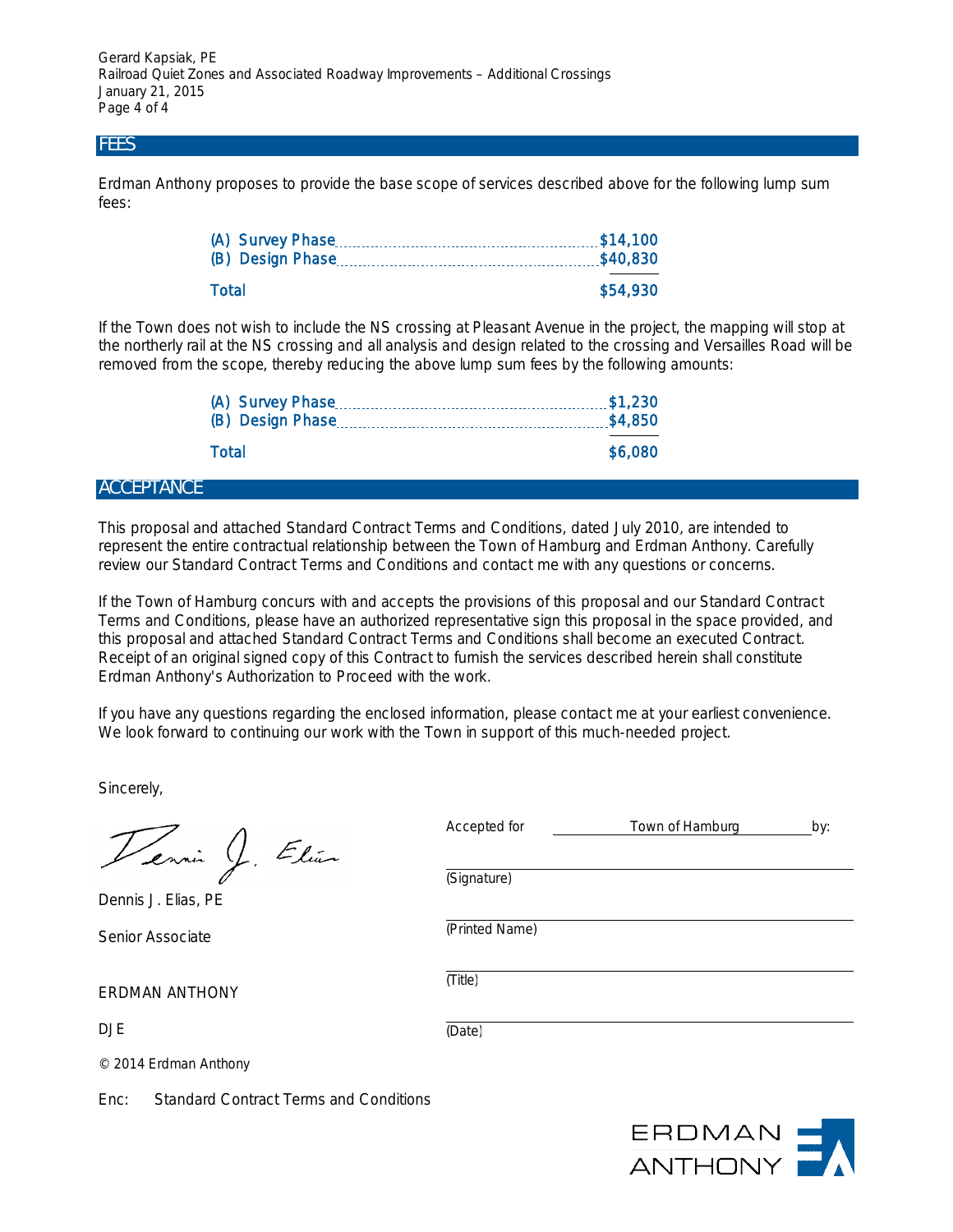

#### Project Name: Railroad Quiet Zones and Associated Roadway Improvements – Additional Crossings Town of Hamburg, NY

Section 1. Services. Erdman Anthony shall provide the Town of Hamburg (hereinafter called the Client) with the "Services" set forth in the Proposal for Services ("Proposal") with respect to the property identified in the Proposal (the "Site"), under the Terms and Conditions set forth herein. Erdman Anthony's Services will be performed on behalf of and solely for the exclusive use of Client for the purposes set forth in the Proposal and for no other purpose. The Proposal, together with these Terms and Conditions supersede all prior communications, understandings and agreements, whether oral or written. Amendments to this Agreement must be in writing and acknowledged by both Client and Erdman Anthony.

In performing the services required by this Agreement, Erdman Anthony shall use that degree of usual and customary professional skill and care ordinarily exercised by members of its profession under similar circumstances practicing in the same or similar locality. The standard of care shall exclusively be judged as of the time the services are rendered and not according to later standards. Notwithstanding any other provision of this Agreement, Erdman Anthony makes no express or implied warranties with regard to the Agreement or the Services performed or required by this Agreement.

In the event that Erdman Anthony and Client have not executed this Agreement, the Client's authorization to Erdman Anthony to proceed with the performance of the services set forth herein shall constitute acceptance by the Client of these Terms and Conditions.

Section 2. Construction Observation Services. Where such services are expressly included in the Proposal or in a written amendment thereto, Erdman Anthony will observe the work of the contractor at intervals agreed to in writing between Erdman Anthony and Client to determine and report to Client whether the work of the contractor is proceeding in such a way that when completed it will be in general compliance with such drawings and specifications. Such observations shall be limited only to those specific aspects of work which are identified in the Proposal or any written amendment. Erdman Anthony's Observation Services do not include exhaustive or on-site inspection of the work of the contractor nor any supervision or direction of work of any contractor or subcontractor, or their respective employees, agents or servants. Erdman Anthony will not be responsible for any contractor's or subcontractor's compliance with the provisions of any contract nor for the observation or supervision of any contractor's or subcontractor's use of personnel, machinery or equipment. Under no circumstances shall Erdman Anthony have control over, be in charge of, or be responsible for construction means, methods, techniques, sequences or procedures in connection with the work, or for the contractor(s)'s safety programs or procedures at the site.

Section 3. Opinions of Probable Construction Cost. Any cost estimates prepared by Erdman Anthony are based upon standard engineering practice. Client recognizes that Erdman Anthony has no control over the pricing in the marketplace and that Erdman Anthony cannot warrant or guarantee that Client will obtain these costs at the time of bidding. Any cost related to re-design of the project subsequent to bidding to lower the project cost will be considered additional services for which Erdman Anthony will be entitled to additional compensation.

Section 4. Invoices, Payments. Client will pay Erdman Anthony for services performed in accordance with the rates and charges set forth in the Proposal. Invoices for Erdman Anthony's services will be submitted on a monthly basis. Client shall promptly review Erdman Anthony's invoices. Any right to withhold payment based on errors or discrepancies in the invoice is waived if not identified in writing to Erdman Anthony within fourteen (14) days of Client's receipt of invoice. Payment for all invoices will be due upon receipt of the invoice by Client. In the event of a disputed or contested invoice, only that portion so contested may be withheld from payment, and the undisputed portion will be paid. Payment of any invoice to Erdman Anthony shall be taken to mean that the Client is satisfied with Erdman Anthony's services, and is not aware of any deficiencies in those services. Invoice balances remaining unpaid for thirty (30) days after invoice date will bear interest from invoice date at 1.5 percent per month (or part thereof) or at the maximum lawful interest rate, if such lawful rate is less than 1.5 percent per month.

Timely payment to Erdman Anthony in accordance with the Terms and Conditions of this Agreement is a material consideration of this Agreement. Therefore, the Client's failure to make payments in accordance with this Agreement shall constitute substantial nonperformance and a cause for termination by Erdman Anthony. If Client fails to make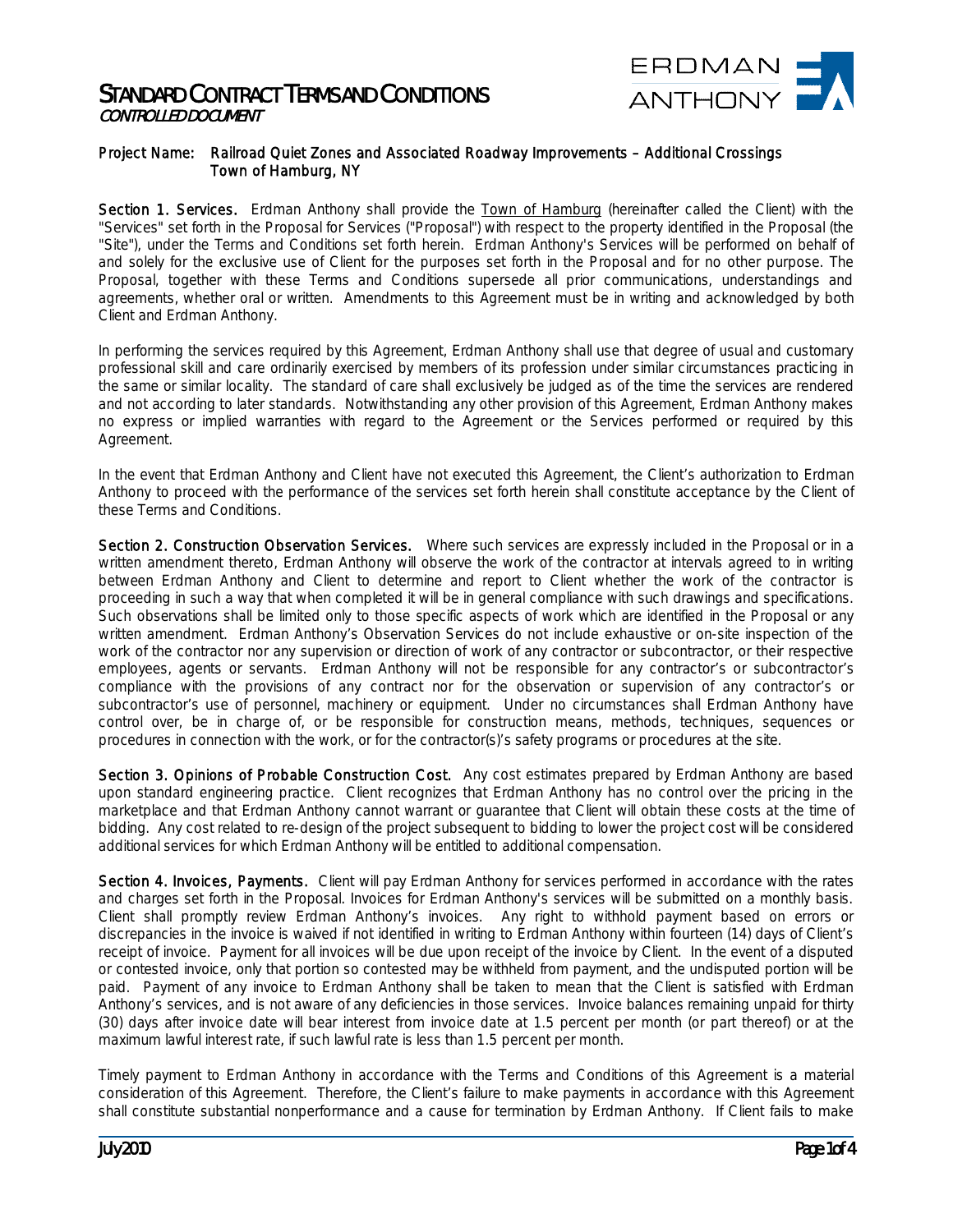

payment when due, Erdman Anthony may, at its option and at any time, and without waiving any other rights or claims against Client, and without thereby incurring any direct or consequential liability to Client, elect to either suspend or terminate performance of services upon ten (10) days prior written notice by Erdman Anthony to Client. Such termination or suspension shall be effective at the end of such ten (10) day notice period without further notice unless all sums due and owing as of the end of such ten (10) day notice period have been paid in full.

Erdman Anthony reserves the right to withhold stamping of drawings produced for any phase of this project under the terms of this agreement until all invoices billed up to that point in the project have been paid in full.

Section 5. Limitations of Remedies. The Client shall promptly report to Erdman Anthony any defects or suspected defects in Erdman Anthony's services of which Client becomes aware, so that Erdman Anthony may take measures to minimize the consequences of such defect. Client further agrees to impose a similar notification requirement on all contractors retained by the Client and shall require all subcontracts at any level to contain a like requirement. Failure by Client, and the Clients contractors or subcontractors to notify Erdman Anthony of such defects in a timely fashion shall relieve Erdman Anthony of the costs of remedying the defects above the sum such remedy would have cost had prompt notification had been given.

Not withstanding any other provisions of this Agreement, neither party shall be liable to the other for any consequential damages incurred due to the fault of the other party, regardless of the nature of the fault or whether it was committed by Client or Erdman Anthony, their employees, agents, subconsultants or subcontractors. Consequential damages include, but are not limited to, loss of use and loss of profit.

To the fullest extent permitted by law, the Client agrees to limit Erdman Anthony's liability to the Client for damages or any otherwise recoverable expenses incurred by Client as the result of the conduct of Erdman Anthony or its subconsultant under any theory of the law, to an equal of two (2) times the amount of Erdman Anthony's fee for this project. This limitation shall apply regardless of the cause of action or legal theory asserted. Client has carefully reviewed this clause and has determined that it will accept that the amount of the limitation of liability as reasonable notwithstanding the amount of damages or expenses which it might incur as the result of the conduct of Erdman Anthony or its subconsultants.

Section 6. Insurance. Erdman Anthony maintains Workers Compensation Insurance with respect to its employees with statutory required limits. Erdman Anthony also maintains Automobile Liability insurance and General and Professional Liability insurance. Certificates of Insurance evidencing such coverage will be provided to Client upon request. Client shall be responsible for all other forms of property, casualty and liability insurance coverage required for the project.

Section 7. Project Site. The Client shall be responsible for acquiring and providing timely project site access authorization for Erdman Anthony as may be needed to facilitate performance of services described in Section 1.

Section 8. Information Provided by Others. Erdman Anthony may rely upon the accuracy and completeness of any information, requirements, reports, data, surveys, and instructions provided by Client unless the Proposal expressly states otherwise.

Section 9. Documents. All reports, boring logs, field data, field notes, laboratory test data, calculations, estimates, drawings, specifications and other documents, data or information prepared by Erdman Anthony, in any form including machine readable format (collectively "Documents") are instruments of Erdman Anthony's services and shall remain the sole property of Erdman Anthony. Erdman Anthony retains all ownership and all other rights, including copyrights, in all such documents.

The documents are prepared for use on this Project and at the Site identified in the Proposal only and are not appropriate for use on any other project or at any other site, or for any purpose other than as defined by the Scope of Services, except by the agreement in writing with the appropriate compensation to Erdman Anthony.

Where Erdman Anthony agrees to supply some or all of the Documents in machine readable format (hereinafter "machine readable media"), the parties understand and agree that any Documents supplied in such machine readable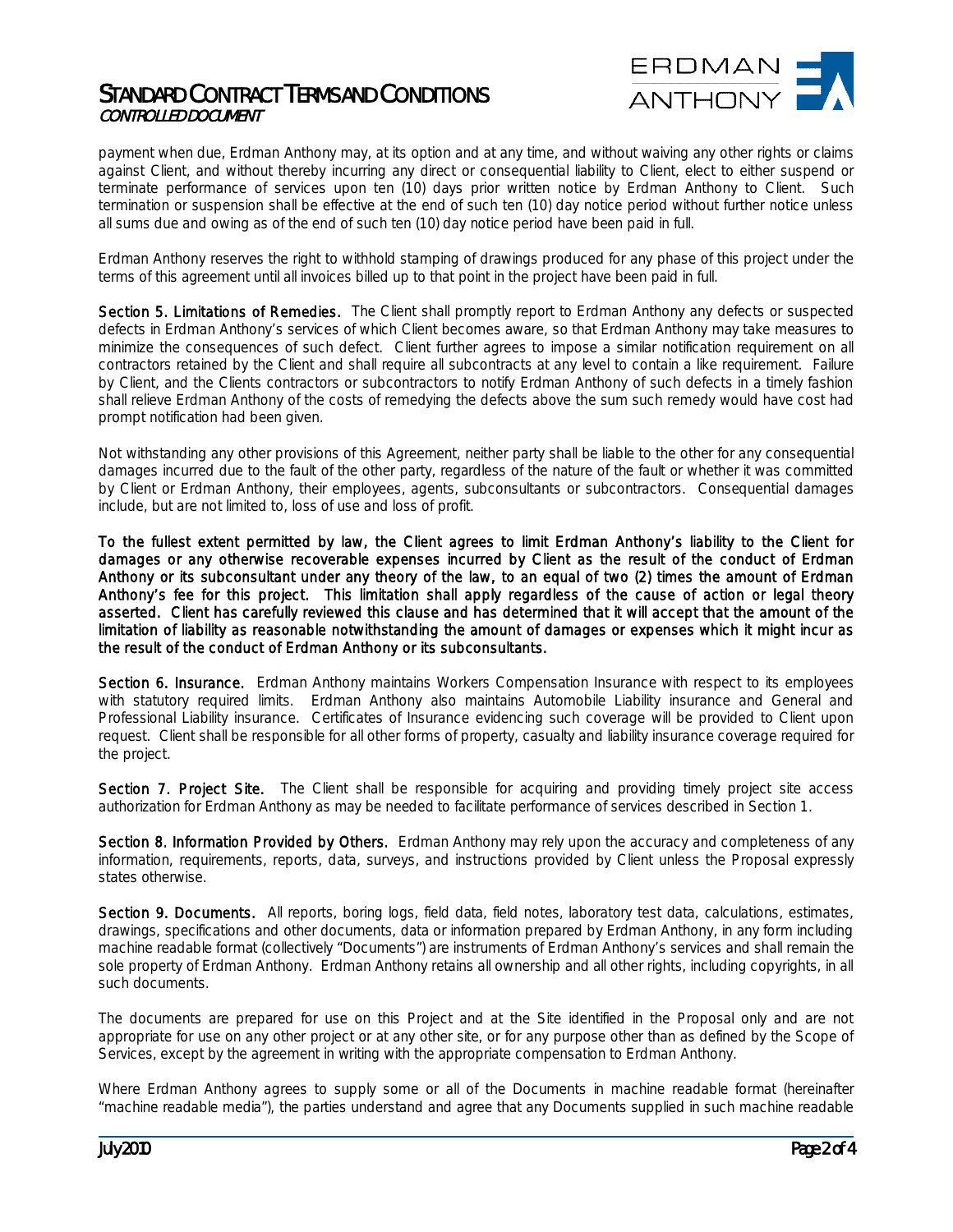

format are so supplied as a convenience to the recipient. Such documents are not intended to replace the printed forms of such Documents. The content of the documents supplied by Erdman Anthony in printed form shall govern over the contents of Documents supplied in machine readable format. The recipient shall be solely responsible for comparing the output of the machine readable media with the printed Documents designated by Erdman Anthony as the contract documents and determining the accuracy of such output. Recipient shall only use the output of machine readable media for the limited purpose agreed to by Erdman Anthony and shall not alter, mediate or change the contents of such machine readable media in any way, or transfer to others, without the express written approval of Erdman Anthony.

Any use of the documents or the information or data contained therein, in violation of this Section or any alteration or modification of such Documents or the information or data contained therein, without the express written consent of Erdman Anthony is expressly prohibited. Such prohibited use is at the sole risk of the user and Erdman Anthony is released from any liability for damages arising from such use. Client shall indemnify and save harmless Erdman Anthony from and against any and all claims, damages, judgments, demands, liabilities, costs or expenses (including reasonable attorney's fees and other defense costs) arising from any changes made by anyone other than Erdman Anthony or from re-use of the documents without prior written consent of Erdman Anthony.

Section 10. Clients Duty to Notify Erdman Anthony of Hazards. Client represents and warrants that it will provide Erdman Anthony with any and all information known to or suspected by Client with respect to 1) the existence or possible existence at, on or under the Site of any hazardous materials, or pollutants and 2) to disclose the location and quantity of all previously installed asbestos containing materials or presumed asbestos containing materials in their facility.

If unanticipated potentially hazardous materials, pollutants or asbestos are encountered during the course of the work, Erdman Anthony shall have the right 1) to suspend its work immediately and 2) to terminate the work described in the Proposal, upon ten (10) days of Erdman Anthony's written notice of intent to terminate, unless Erdman Anthony and Client agree upon a mutually satisfactory amendment to the Proposal that may include a revision of the scope of services, adjustment of budget estimates, revised Terms and Conditions and revised fees. Client shall remain liable for and shall pay all fees and charges incurred under the provisions of the Proposal through the date of termination, notwithstanding Client and Erdman Anthony not having reached a new, mutually satisfactory, revision of their agreement.

Section 11. Dispute Resolution. In an effort to resolve any conflicts that arise during the design or construction of the project or following the completion of the project, the Client and Erdman Anthony agree that all disputes between them arising out of or relating to this Agreement shall be submitted to nonbinding mediation unless the parties mutually agree otherwise. The parties shall share the mediator's fee equally. The party initiating the mediation shall be liable for any filing fee. In no event shall the demand for mediation be made after the date when institution of legal proceedings would be banned by the applicable statute of limitations.

The Client and Erdman Anthony further agree to include a similar mediation provision in all agreements with independent contractors and consultants retained for the project and to require all independent contractors and consultants also to include a similar mediation provision in all agreements with subcontractors, subconsultants, suppliers or fabricators so retained, thereby providing for mediation as the primary method for dispute resolution between the parties to those agreements.

Section 12. Governing Law. The Client and Erdman Anthony agree that all disputes arising out of or in any way connected to this Agreement, its validity, interpretation and performance, and remedies for breach of contract, or any other claims related to this Agreement shall be governed by the laws of the State in which the Site is located.

Section 13. Firm Publicity. Erdman Anthony has the right to photograph the above-named project and to use the photos in the promotion of the professional practice through advertising, public relations, brochures or other marketing materials. Client agrees that Erdman Anthony has the authority to utilize its name as a Client and general description of the project work or service performed as references. Client hereby authorizes Erdman Anthony to place a sign on the property, at Erdman Anthony's expense and subject to local permitting requirements, during the design and construction phases to advertise that Erdman Anthony had provided professional services for the project.